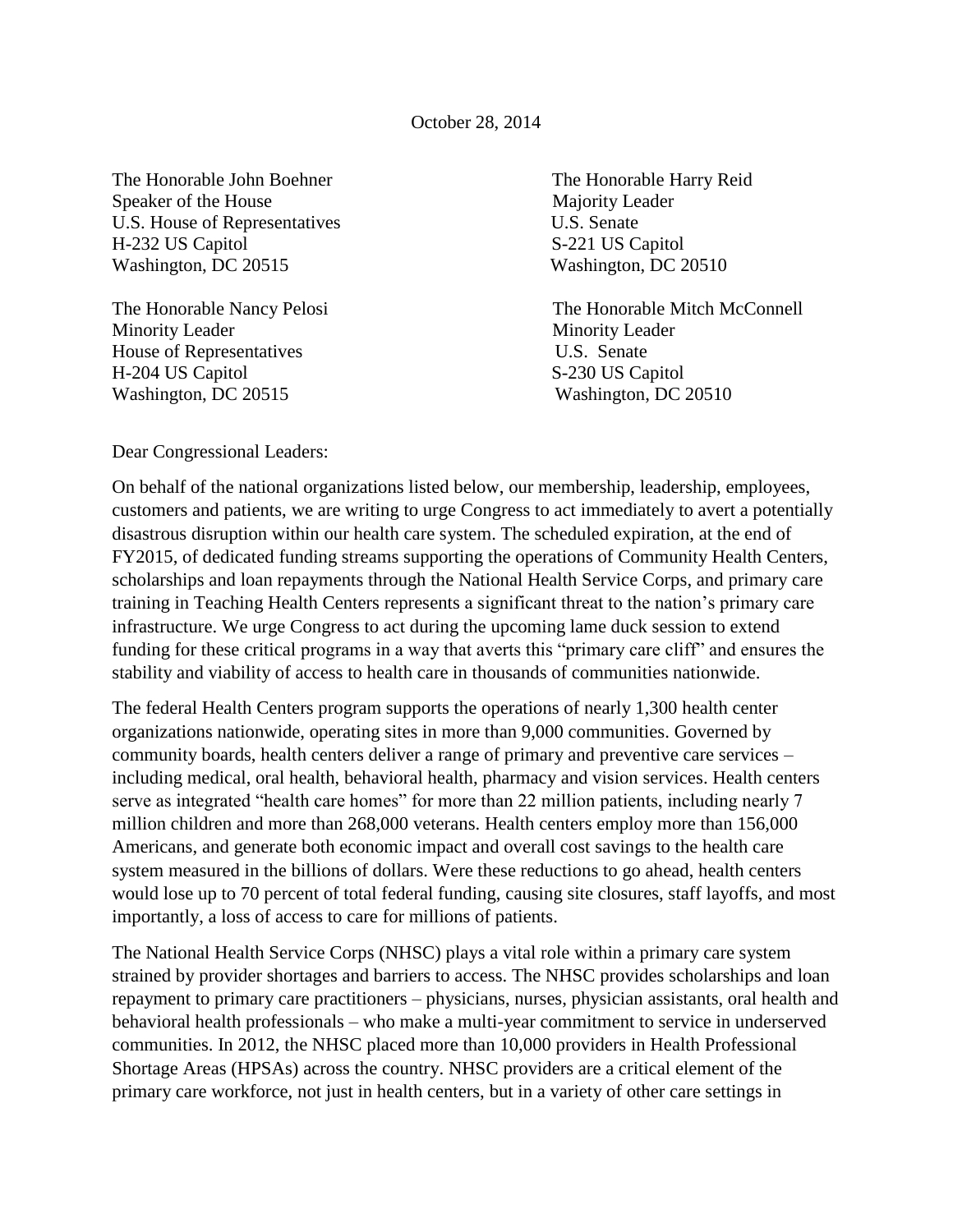underserved urban and rural communities. The funding stream that currently supports the NHSC is set to expire at the end of FY2015 – meaning that without action, the program will end completely.

Teaching Health Centers (THCs) are community-based primary care training programs committed to preparing health professionals to serve the health needs of underserved communities. Beginning in 2010, Congress authorized dedicated funding to support the direct and indirect medical education expenses for training residents in new or expanding communitybased primary care residency programs. Teaching Health Centers are located in a variety of settings, including urban, rural and Tribal communities, and serve populations such as veterans and their families, minority communities, older adults, children and adolescents. During the 2014-2015 academic year, 63 Teaching Health Center Graduate Medical Education (THCGME) programs in 24 states will support more than 550 medical residents. According to the Health Resources and Services Administration (HRSA), physicians trained in health centers are more than three times as likely to work in a health center and more than twice as likely to work in an underserved area as those not trained at health centers. All funding for the THCGME program is set to expire at the end of FY2015, but the recruitment of new residents is being impacted now. Because of this funding uncertainty, the completion of training for many current residents and the admission of new residents are in serious jeopardy.

Taken together, these critical programs generate thousands of jobs, create much needed economic impact in urban and rural communities, and serve as the foundation of access to a health care system moving toward prevention, wellness, quality and cost-savings. The collective impact of the primary care cliff, if not addressed, would be devastating not only to the provider organizations and health professionals directly impacted, but to the patients and communities served by those providers, and to the health care system as a whole. Even now, health centers, residency programs and communities are stifled by the uncertainty caused by this looming funding cliff.

We strongly urge Congress to act during the upcoming lame duck to address the looming shortfall in each of these programs, which work both independently and synergistically to undergird our nation's health care system, in order to ensure the stability and viability of that system moving forward. We welcome the opportunity to work with Congress to address this vital issue impacting our nation's health care system.

Sincerely,

National Association of Community Health Centers

9to5

AIDS United

American Academy of Family Physicians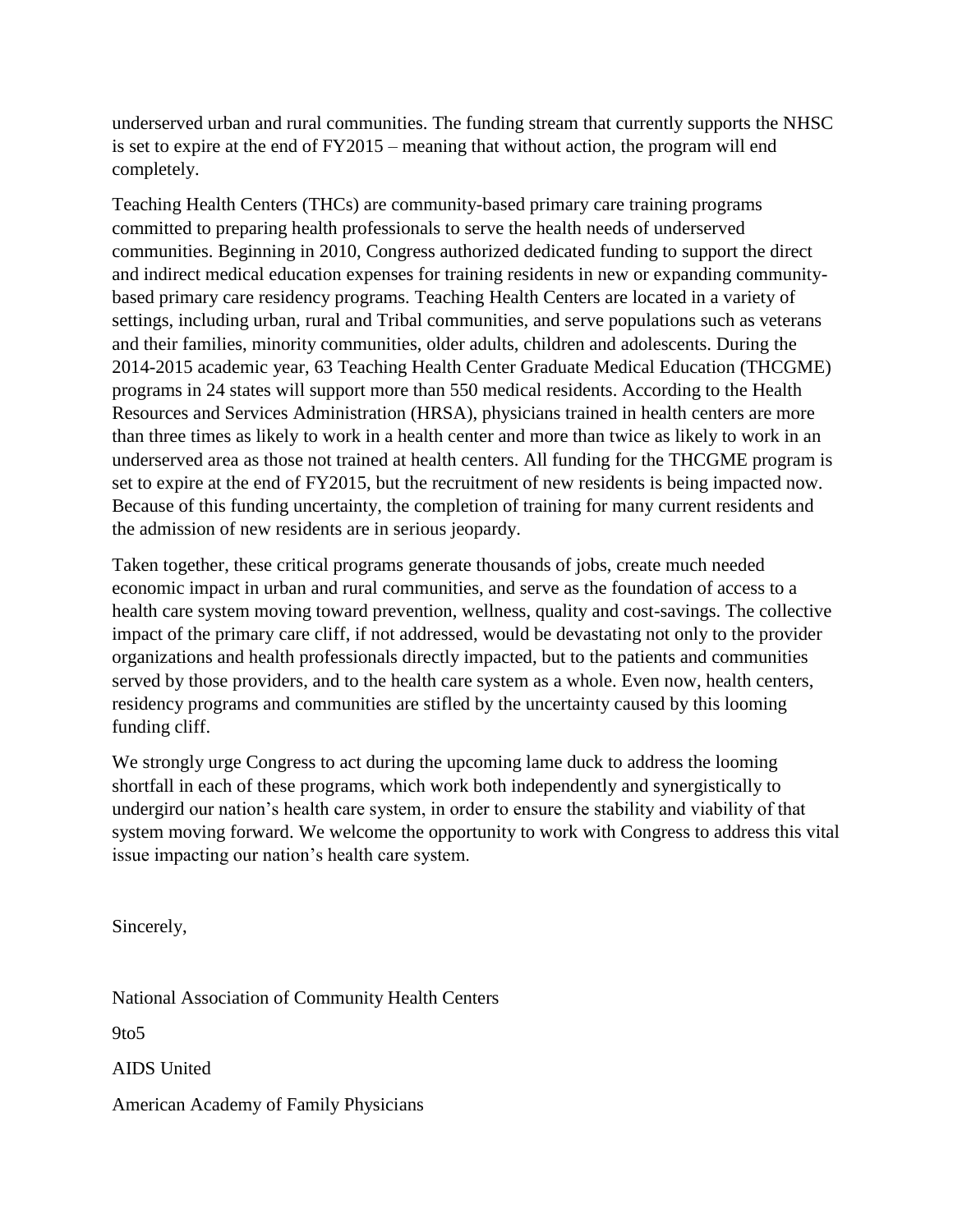American Academy of Physician Assistants American Association for Marriage and Family Therapy American Association of Colleges of Osteopathic Medicine American Association of Teaching Health Centers American Cancer Society Cancer Action Network, Inc. American College of Nurse-Midwives American College of Osteopathic Internists American College of Physicians American Congress of Obstetricians and Gynecologists American Dental Association American Dental Education Association American Dental Hygienists Association American Federation of State, County and Municipal Employees American Geriatrics Society American Medical Student Association American Nurses Association American Optometric Association American Osteopathic Association American Public Health Association American Thoracic Society America's Essential Hospitals Asian American Psychological Association Association for Community Affiliated Plans Association of Asian Pacific Community Health Organizations Association of Clinicians for the Underserved Association of Departments of Family Medicine Association of Family Medicine Residency Directors Association of Maternal & Child Health Programs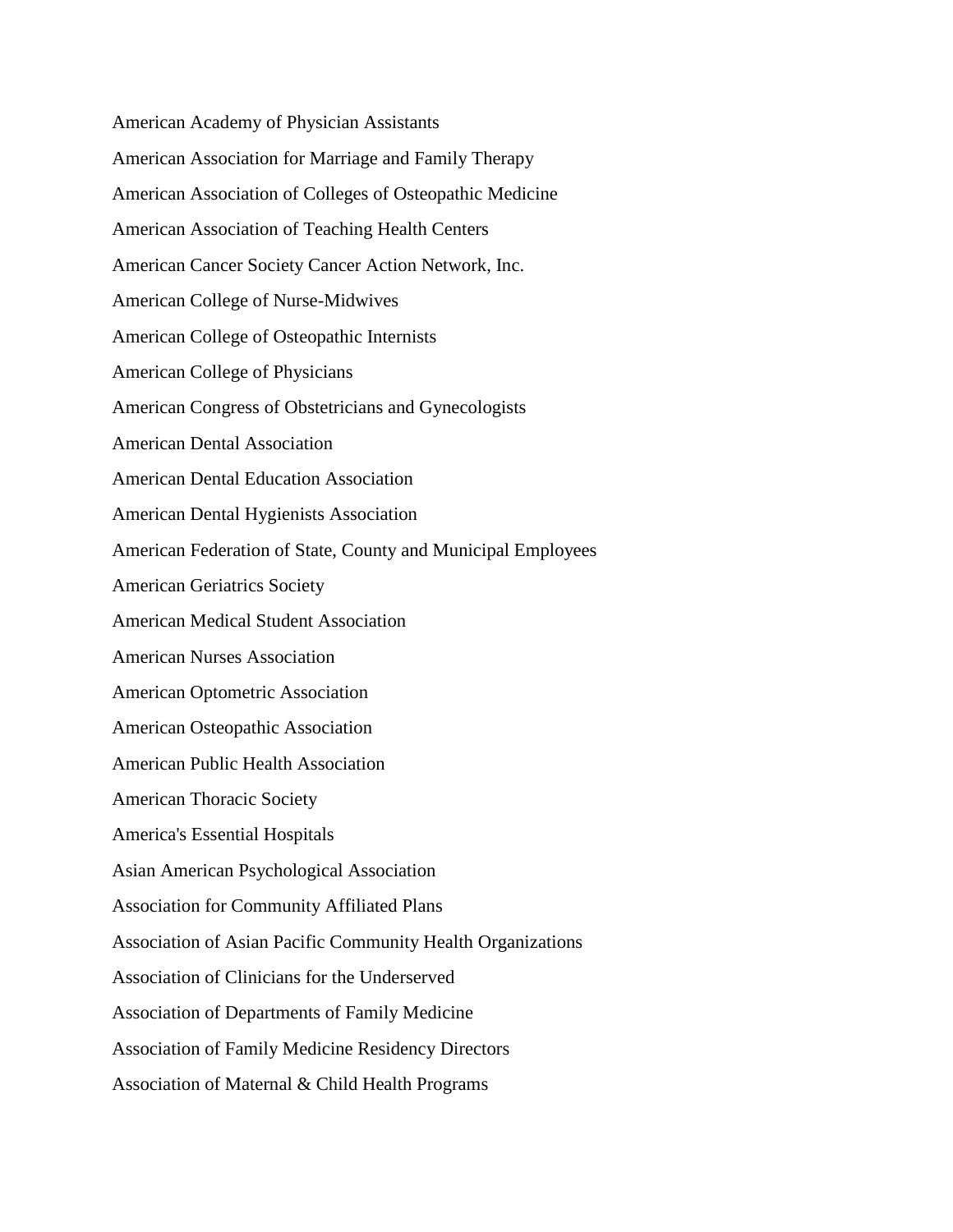Benco Dental Breast Cancer Action Capital Impact Partners Capital Link Coalition on Human Needs Commissioned Officers Association of the U.S. Public Health Service Community Health Center Capital Fund Community Reinvestment Fund, Inc. CSH Dignity Health Enterprise Community Loan Fund Every Child Matters Families USA Farmworker Justice First Focus GLMA: Health Professionals Advancing LGBT Equality Health Outreach Partners Hepatitis Foundation International IFF League of United Latin American Citizens Local Initiatives Support Corporation Low Income Investment Fund Mercy Loan Fund NAADAC, the Association for Addiction Professionals National AHEC Organization National Alliance on Mental Illness National Alliance to End Homelessness National Asian Pacific American Families Against Substance Abuse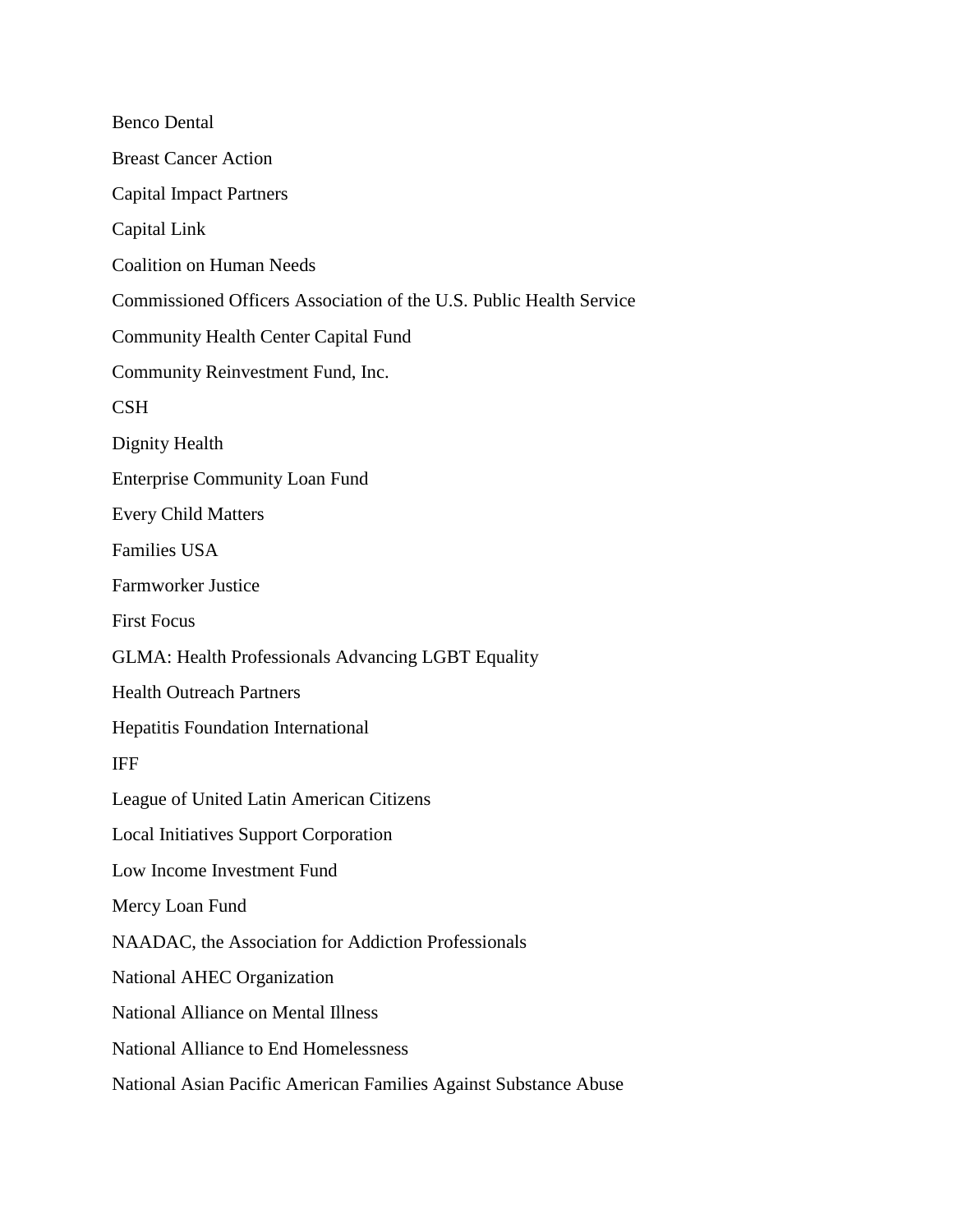National Association for the Education of Homeless Children and Youth National Association of Counties National Association of County and City Health Officials National Association of Pediatric Nurse Practitioners National Center for Farmworker Health National Coalition for Asian Pacific American Community Development National Coalition for the Homeless National Coalition on Health Care National Council for Behavioral Health National Development Council National Health Care for the Homeless Council National Immigration Law Center National Kidney Foundation National Law Center on Homelessness & Poverty National Low Income Housing Coalition National Network for Oral Health Access National Network for Youth National Rural Health Association National Urban League National Viral Hepatitis Roundtable National WIC Association Nonprofit Finance Fund North American Primary Care Research Group OCA - Asian Pacific American Advocates Opportunity Finance Network Oral Health America (OHA) Partnering for Change Partners for the Common Good